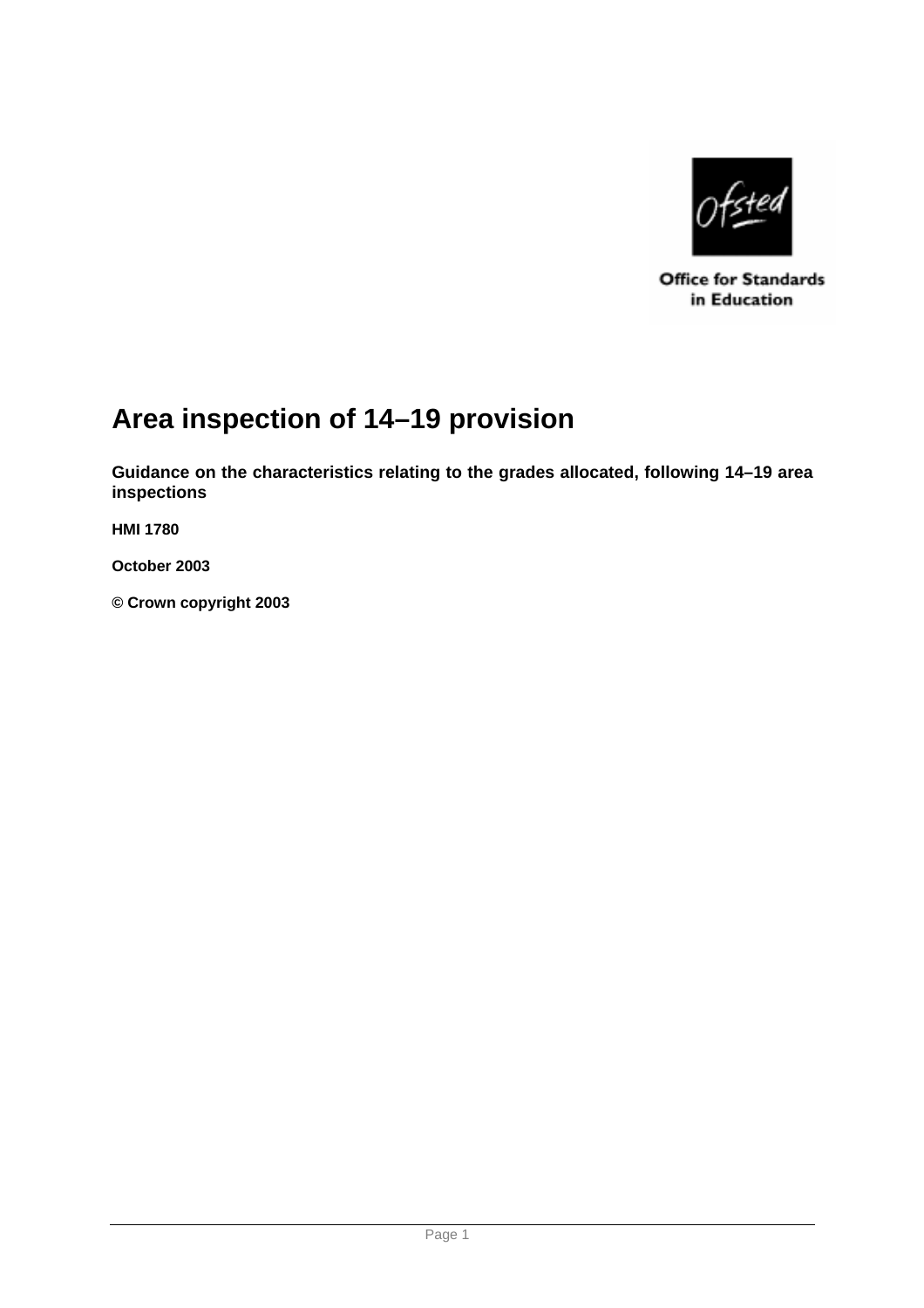#### **© Crown copyright 2003**

#### **Web site: www.ofsted.gov.uk**

This document may be reproduced in whole or in part for non-commercial educational purposes, provided that the information quoted is reproduced without adaptation, and the source and date of publication are stated.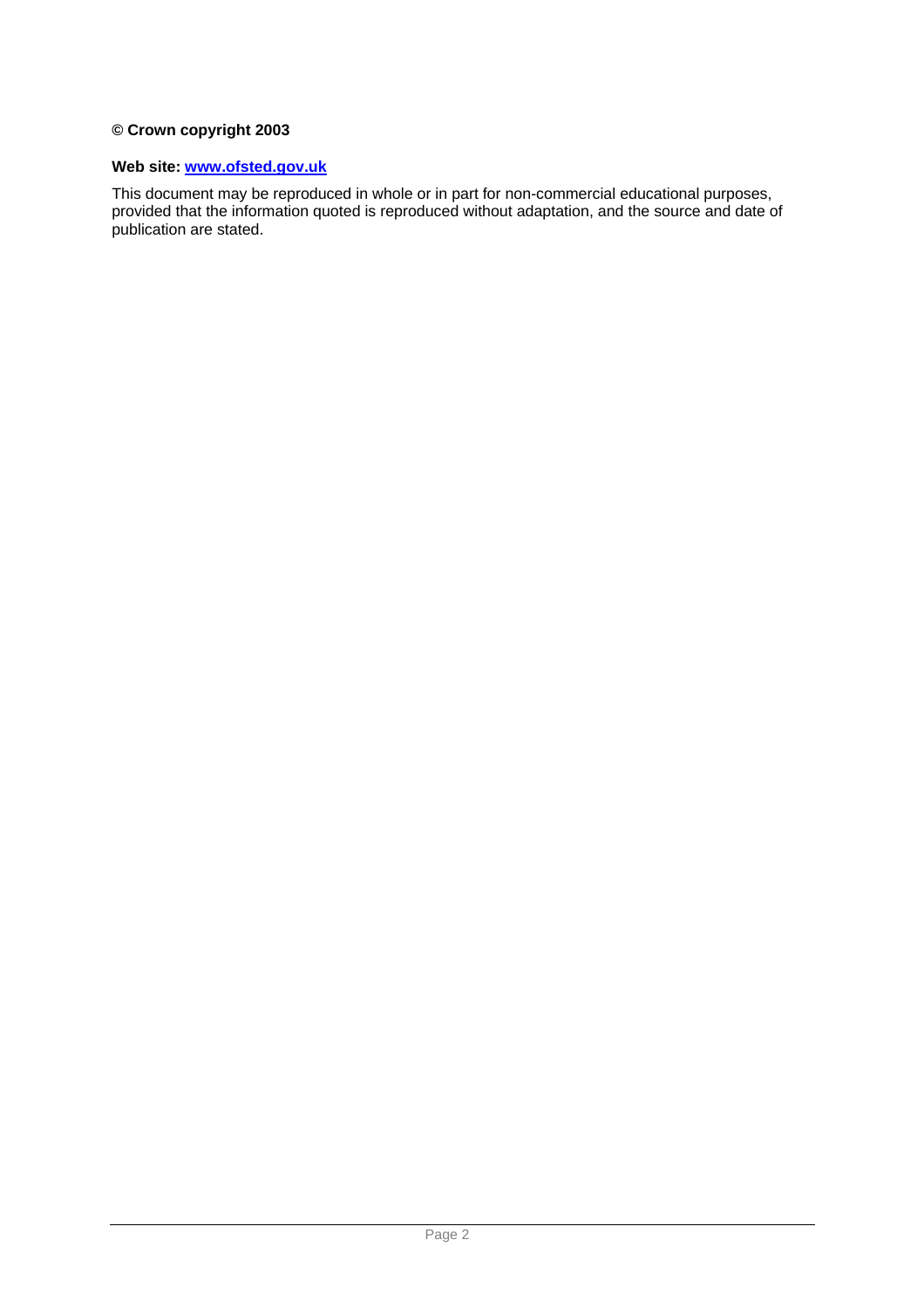# **Introduction**

 $\overline{a}$ 

The *Area Inspection Framework<sup>1</sup>* , HMI 1779 (Ofsted, 2003) provides the basis for evaluation of the effectiveness and efficiency of the education and training provision in an area to meet the needs of 14 to 19-year-old learners. To summarise the judgments made by inspectors, grades will be attributed to each of the six aspects identified in the framework and referred to in this document. These grades will be published together with a summative grade for the provision as a whole, which represents the assessment against the overall criterion: how effective and efficient is the provision of education and training across the area in meeting the needs of learners, employers and the community?

This document provides guidance on the characteristics that inspectors would expect to be associated with grades summarising the judgements for each of the aspects of provision. These characteristics do not specify additional criteria but should be considered in relation to the framework. The characteristics provide an indication of the features most likely to be associated with provision which is described as good or better, satisfactory, and unsatisfactory. Not all the characteristics will be required to be present in provision that is allocated a particular grade. Inspectors will make a judgement about the most appropriate grade based on the framework and the best fit using this guidance.

The guidance is published to provide assistance to the Learning and Skills Council (LSC), local education authorities (LEAs) and their partners in preparing for and responding to inspection. The guidance will be reviewed and updated annually.

#### **Strategy for education and training (14 to 19) in the area**

**Key question 1: How effective are the strategies for education (14 to 19) in raising achievement and increasing participation in education and training?** 

| Good or better (grades 1-2)     | Satisfactory (grade 3)         | Unsatisfactory (grades 4-5)  |
|---------------------------------|--------------------------------|------------------------------|
| The strategies for raising      | The strategies for raising     | The strategies for raising   |
| standards and improving         | standards and improving        | standards and improving      |
| education and training          | education and training         | education and training       |
| opportunities for 14-19 year    | opportunities for 14-19 year   | opportunities for 14-19 year |
| olds across the area are        | olds across the area have been | olds across the area are not |
| understood and actively         | shared and are understood by   | agreed or understood by      |
| supported by education and      | education and training         | education and training       |
| training providers, parents and | providers, parents and         | providers, parents, and      |
| employers.                      | employers.                     | employers.                   |

<sup>1</sup> http://www.ofsted.gov.uk/publications/index.cfm?fuseaction=pubs.summary&id=3403 (to follow this link, press Ctrl and click)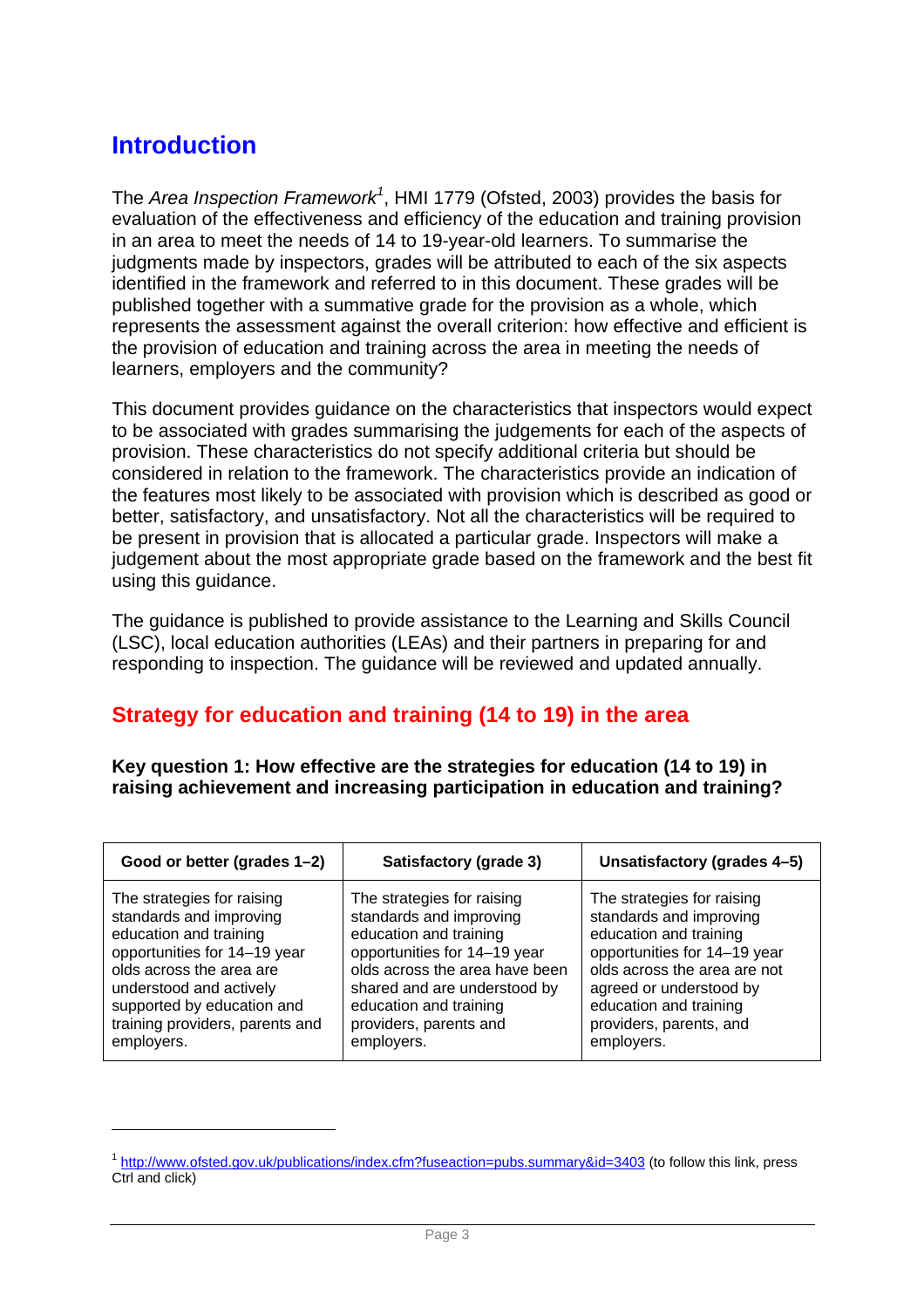| The strategic and operational<br>plans of key partners and<br>providers are consistent with<br>the overall strategy for the area,<br>include explicit aims relating to<br>equality of opportunity for all<br>groups of learners, and<br>contribute to the achievement of<br>demanding targets for<br>participation, retention,<br>attainment and progression of<br>learners at all levels. | The strategic and operational<br>plans of key partners and<br>providers address equality of<br>opportunity issues and are<br>contributing to improvement in<br>participation, retention,<br>attainment and progression of<br>most learners. | The strategic and operational<br>plans of key partners and<br>providers are contributing little<br>to improvement in participation,<br>retention, attainment and<br>progression of significant<br>groups of learners.                                                                              |
|--------------------------------------------------------------------------------------------------------------------------------------------------------------------------------------------------------------------------------------------------------------------------------------------------------------------------------------------------------------------------------------------|---------------------------------------------------------------------------------------------------------------------------------------------------------------------------------------------------------------------------------------------|----------------------------------------------------------------------------------------------------------------------------------------------------------------------------------------------------------------------------------------------------------------------------------------------------|
| There are effective structures<br>and partnerships which<br>implement the strategies and<br>lead to widening opportunities<br>for all groups of 14-19 year old<br>learners, and lead to high-<br>quality provision and high<br>standards of achievement<br>across the area.                                                                                                                | There are structures and<br>partnerships which support<br>strategies for widening<br>opportunities for 14-19 year old<br>learners and for raising<br>standards of achievement<br>across the area.                                           | There are insufficient structures<br>and partnerships to support<br>strategies for widening<br>opportunities for 14-19 year old<br>learners, and for raising<br>standards of achievement<br>across the area. Strategies do<br>not sufficiently lead to<br>improvements in quality of<br>provision. |

# **Achievement**

### **Key question 2: How well do learners achieve?**

| Good or better (grades 1-2)                                                                                                                                         | Satisfactory (grade 3)                                                                                                                                                                                             | Unsatisfactory (grades 4-5)                                                                                                                         |
|---------------------------------------------------------------------------------------------------------------------------------------------------------------------|--------------------------------------------------------------------------------------------------------------------------------------------------------------------------------------------------------------------|-----------------------------------------------------------------------------------------------------------------------------------------------------|
| The standards achieved by<br>learners are high and prepare<br>them well for further study,<br>training or employment by ages<br>16 and 19.                          | The standards achieved by<br>learners are at national<br>averages and in line with<br>statistical neighbours, and<br>prepare them appropriately for<br>further study, training or<br>employment by ages 16 and 19. | The standards achieved by<br>learners are low and are not<br>preparing them well for further<br>study, training or employment<br>by ages 16 and 19. |
| Many learners make good<br>progress and are successful in<br>achieving their learning goals.<br>Value-added scores are high.                                        | Most learners make at least the<br>progress expected of them, and<br>are successful in achieving their<br>learning goals. Value-added<br>scores are improving.                                                     | Many learners make<br>insufficient progress. They do<br>not achieve their learning<br>goals. Value-added scores are<br>low.                         |
| Progression rates to higher<br>education, further education<br>and training are high. There are<br>few young people not in<br>employment, education or<br>training. | Progression rates to higher<br>education, further education<br>and training have reached<br>national averages and are<br>satisfactory or improving.                                                                | Progression rates, to higher<br>education, further education<br>and training are below national<br>averages and are not<br>improving                |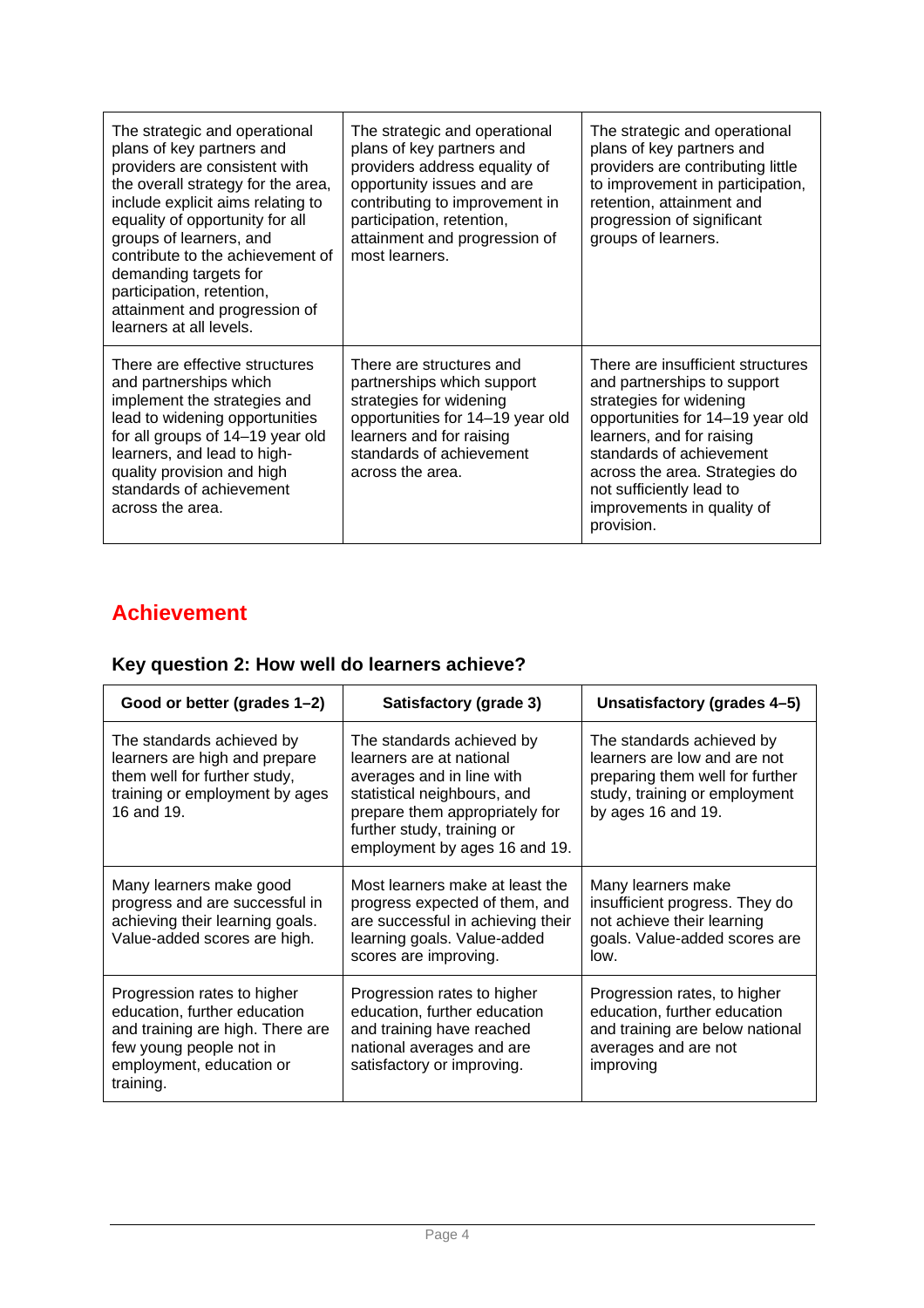| The attainment of nearly all<br>young people meets their needs<br>and the needs of employers.<br>They achieve the skills of<br>literacy, numeracy and ICT<br>(information and communication<br>technology) that enable them to<br>progress and participate<br>effectively in employment. | The attainment of most young<br>people meets their needs and<br>the needs of employers.<br>Learners' skills in literacy,<br>numeracy and ICT are<br>adequately developed and<br>improving.                                                                                                        | The attainment of many young<br>people is failing to meet their<br>needs and the needs of<br>employers. Their skill levels in<br>literacy, numeracy and ICT are<br>too low and do not enable them<br>to progress.                                                                   |
|------------------------------------------------------------------------------------------------------------------------------------------------------------------------------------------------------------------------------------------------------------------------------------------|---------------------------------------------------------------------------------------------------------------------------------------------------------------------------------------------------------------------------------------------------------------------------------------------------|-------------------------------------------------------------------------------------------------------------------------------------------------------------------------------------------------------------------------------------------------------------------------------------|
| Appropriate, local and national<br>targets, for course completion<br>and progression to further and<br>higher education, employment<br>and training are consistently<br>met by nearly all schools,<br>colleges and work-based<br>training providers.                                     | Progress is being made towards<br>the achievement of appropriate,<br>local and national targets for<br>course completion and<br>progression to further and<br>higher education, employment<br>and training. Most schools,<br>colleges and work-based<br>training providers meet these<br>targets. | Appropriate local and national<br>targets for course completion<br>and progression to further and<br>higher education, employment<br>and training are not being met<br>for significant groups of<br>learners and/or many schools,<br>colleges and work-based<br>training providers. |

### **Access to and participation in education and training**

**Key question 3: How effective are the curricula and the configuration of provision in meeting the needs of all learners, employers and the community?** 

| Good or better (grades 1-2)                                                                                                                                                                                                                                                                                                                                                                             | Satisfactory (grade 3)                                                                                                                                                                                                                             | Unsatisfactory (grades 4-5)                                                                                                                                                                                                                                                                                                                                              |
|---------------------------------------------------------------------------------------------------------------------------------------------------------------------------------------------------------------------------------------------------------------------------------------------------------------------------------------------------------------------------------------------------------|----------------------------------------------------------------------------------------------------------------------------------------------------------------------------------------------------------------------------------------------------|--------------------------------------------------------------------------------------------------------------------------------------------------------------------------------------------------------------------------------------------------------------------------------------------------------------------------------------------------------------------------|
| The local Learning and Skills<br>Council (LSC), local education<br>authorities (LEAs), schools,<br>colleges and other providers<br>and partnerships respond to the<br>needs of learners and<br>employers, and have ensured a<br>wide range of general,<br>vocational and work-based<br>learning opportunities at<br>suitable levels and locations<br>which meet the needs of all<br>groups of learners. | Local LSC, LEA(s), schools,<br>colleges and other providers<br>respond to the needs of young<br>people by ensuring an<br>appropriate range of general,<br>vocational and work-based<br>learning opportunities at<br>suitable levels and locations. | There is an inadequate range of<br>general, vocational and work-<br>based learning opportunities at<br>suitable levels and locations for<br>significant groups of learners.<br>The local LSC, LEA(s), schools,<br>colleges and other providers<br>and partnerships have not<br>accurately assessed the needs<br>of learners, employers and the<br>community in the area. |
| Schools, colleges and other<br>providers collaborate<br>extensively to increase access<br>and participation in further and<br>higher education and training,<br>including by vulnerable and<br>disaffected young people.                                                                                                                                                                                | Schools, colleges and other<br>providers have begun to<br>collaborate to increase access<br>and participation in further and<br>higher education and training<br>for most groups of young<br>people.                                               | Schools, colleges and other<br>providers are not collaborating<br>to increase access and<br>participation in further and<br>higher education and training.<br>Significant groups of young<br>people are not participating in<br>further education and/or<br>training.                                                                                                    |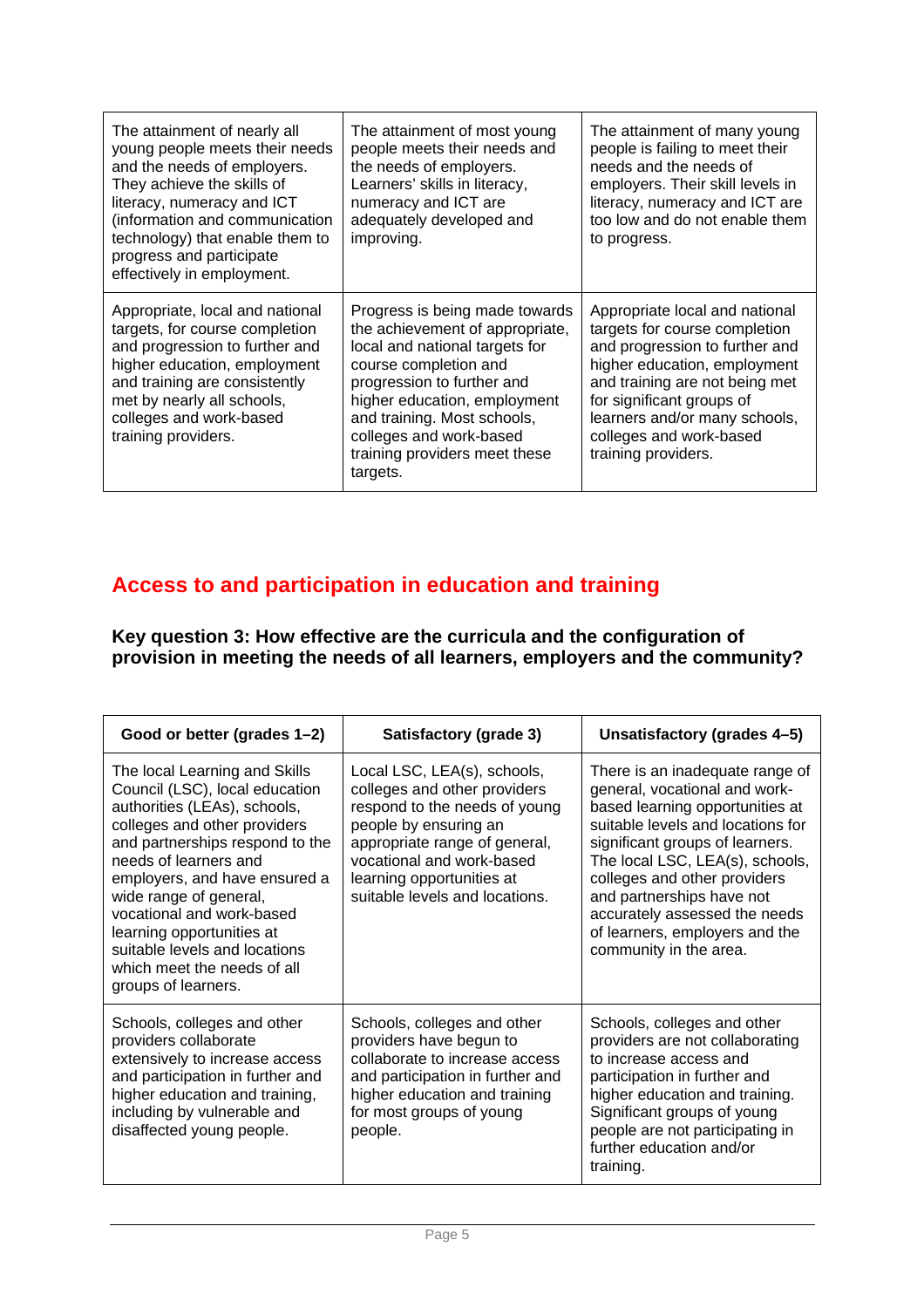| Schools, colleges and other<br>providers offer coherent<br>programmes which provide<br>clear access routes to<br>education and training and<br>support the continued<br>participation and progression of<br>all young people, including<br>those who are vulnerable or<br>disaffected.                                                   | Schools, colleges and other<br>providers offer an adequate<br>range of programmes which<br>support continued participation<br>and progression of most young<br>people, including those who are<br>vulnerable or disaffected.                                                              | The programmes of study<br>offered in schools, colleges, and<br>by other providers lack<br>coherence and do not support<br>continued participation and<br>progression of significant<br>groups of young people,<br>especially those who are<br>vulnerable or disaffected.                        |
|------------------------------------------------------------------------------------------------------------------------------------------------------------------------------------------------------------------------------------------------------------------------------------------------------------------------------------------|-------------------------------------------------------------------------------------------------------------------------------------------------------------------------------------------------------------------------------------------------------------------------------------------|--------------------------------------------------------------------------------------------------------------------------------------------------------------------------------------------------------------------------------------------------------------------------------------------------|
| Challenging targets for<br>participation in post-16<br>education and training, and for<br>progression to employment and<br>higher education are met for all<br>groups of learners.                                                                                                                                                       | Appropriate targets for<br>participation in post-16<br>education and training, and for<br>progression to employment and<br>higher education are met for<br>most groups of learners.                                                                                                       | Targets for participation in post-<br>16 education and training, and<br>for progression to employment<br>and higher education are met<br>for only very few groups of<br>learners.                                                                                                                |
| The curriculum meets the needs<br>of learners and employers - for<br>example, it effectively provides<br>for development of the key skills<br>of literacy, numeracy and ICT,<br>provides for effective work-<br>related learning, and enables all<br>learners to explore effectively<br>personal, social, spiritual and<br>moral issues. | The curriculum meets the needs<br>of most learners and includes<br>development of the key skills of<br>literacy, numeracy and ICT,<br>offers appropriate opportunities<br>for work-related learning and<br>allows learners to explore<br>personal, social, spiritual and<br>moral issues. | The curriculum is failing to meet<br>the needs of learners – for<br>example, key skills of literacy,<br>numeracy and ICT are not<br>developed adequately to<br>support progression for<br>significant groups of learners.<br>There are inadequate<br>opportunities for work-related<br>learning. |

### **Quality of education and training 14 to 19**

#### **Key question 4: How effective are teaching, learning and training?**

#### **Key question 5: How do resources affect achievement and the quality of education, training, guidance and support?**

| Good or better (grades 1–2)                                                                                                                                                                                                                                                                          | Satisfactory (grade 3)                                                                                                                                                                                                   | Unsatisfactory (grades 4-5)                                                                                                                                                                                                                                                                                               |
|------------------------------------------------------------------------------------------------------------------------------------------------------------------------------------------------------------------------------------------------------------------------------------------------------|--------------------------------------------------------------------------------------------------------------------------------------------------------------------------------------------------------------------------|---------------------------------------------------------------------------------------------------------------------------------------------------------------------------------------------------------------------------------------------------------------------------------------------------------------------------|
| Teaching and training across<br>the area effectively meet the<br>learning needs of individual<br>young people. All course and<br>programme requirements are<br>met. High levels of attendance<br>and behaviour are successfully<br>encouraged through high<br>standards of teaching and<br>training. | Teaching and training across<br>the area meet the learning<br>needs of most individual young<br>people. All course and<br>programme requirements are<br>met. Attendance and behaviour<br>are satisfactory and improving. | Teaching and training across<br>the area are failing to meet the<br>learning needs of many young<br>people. Not all course and<br>programme requirements are<br>being met. Appropriate<br>standards of attendance and<br>behaviour are insufficiently<br>encouraged. There are low<br>levels attendance and<br>behaviour. |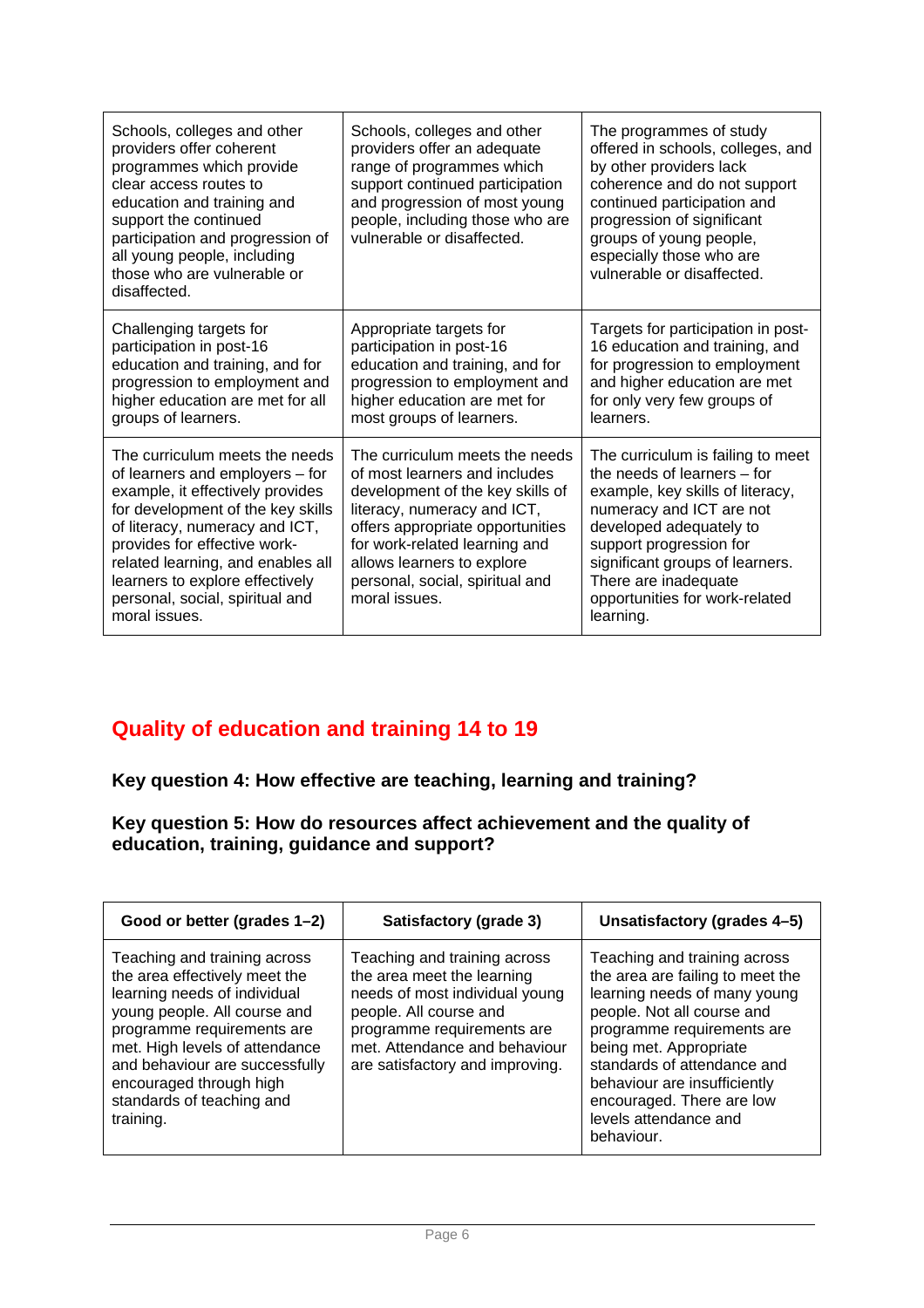| Teaching and training promote<br>the progress and achievement<br>of young people. Demanding<br>local and national targets for<br>course completion,<br>achievement and progression<br>are met or exceeded.                                                                                                                 | Teaching and training promote<br>the progress and achievement<br>of most young people.<br>Demanding local and national<br>targets for course completion,<br>achievement and progression<br>are met for most learners.                                                                                                      | Teaching and training is failing<br>to promote the progress and<br>achievement of many young<br>people. Appropriate local and<br>national targets for course<br>completion, achievement and<br>progression are not being met<br>for many learners. |
|----------------------------------------------------------------------------------------------------------------------------------------------------------------------------------------------------------------------------------------------------------------------------------------------------------------------------|----------------------------------------------------------------------------------------------------------------------------------------------------------------------------------------------------------------------------------------------------------------------------------------------------------------------------|----------------------------------------------------------------------------------------------------------------------------------------------------------------------------------------------------------------------------------------------------|
| Literacy, numeracy and ICT<br>skills are effectively developed<br>and support the progress and<br>achievement of all learners.                                                                                                                                                                                             | Literacy, numeracy and ICT<br>skills are developed sufficiently<br>to support the progress and<br>achievement of most learners.                                                                                                                                                                                            | Literacy, numeracy and ICT<br>skills are insufficiently<br>developed to support the<br>progress and achievement of<br>many learners.                                                                                                               |
| Learners' needs are assessed,<br>planned for and met by the full<br>range of educational and<br>training providers. Teaching and<br>training promotes equality of<br>opportunity and effectively<br>enhances the personal<br>development of individual<br>learners.                                                        | Learners' needs are assessed,<br>planned for and met by most<br>educational and training<br>providers across the area.<br>Teaching and training promotes<br>equality of opportunity and<br>contributes to the personal<br>development of learners.                                                                         | There is insufficient assessment<br>and planning for learners' needs<br>by educational and training<br>providers across the area.<br>Equality of opportunity is<br>inadequately addressed and<br>promoted through teaching and<br>training.        |
| Teaching and training<br>effectively support, and are<br>successful in enabling,<br>appropriate progress and<br>destinations of young people in<br>relation to their prior<br>achievement and learning<br>programmes.                                                                                                      | Teaching and training support,<br>and in most cases enable,<br>appropriate progress and<br>destinations of young people in<br>relation to their prior<br>achievement and learning<br>programmes.                                                                                                                           | Teaching and training are failing<br>to support appropriate progress<br>and destinations of many young<br>people in relation to their prior<br>achievement and learning<br>programmes.                                                             |
| Learners' education, training,<br>guidance and support needs<br>are met through the effective<br>and efficient deployment and<br>use of resources provided<br>across the area. Equality of<br>opportunity is promoted through<br>the distribution of resources to<br>support education, training,<br>guidance and support. | The education, training,<br>guidance and support needs of<br>most learners are met through<br>the satisfactory deployment and<br>use of resources provided<br>across the area. Equality of<br>opportunity is promoted through<br>the distribution of resources to<br>support education, training,<br>guidance and support. | The deployment and use of<br>resources across the area<br>hinders the promotion of<br>equality of opportunity and does<br>not adequately support learning<br>for significant groups. Equality<br>of opportunity is inadequately<br>promoted.       |
| Resources and accommodation<br>across the area support and<br>enhance the teaching, training<br>and learning of all young<br>people.                                                                                                                                                                                       | Resources and accommodation<br>are adequate to support the<br>teaching, training and learning<br>of most young people.                                                                                                                                                                                                     | Teaching, training and learning<br>are inadequately supported by<br>appropriate resources and<br>accommodation for significant<br>groups of learners.                                                                                              |
| The learning, guidance and<br>support needs of nearly all<br>young people are met through<br>the support of highly trained and<br>knowledgeable staff.                                                                                                                                                                     | Staff are sufficiently trained and<br>knowledgeable to meet the<br>learning, guidance and support<br>needs of most young people.                                                                                                                                                                                           | There are many instances of<br>staff being insufficiently trained<br>and knowledgeable to meet the<br>learning, support and guidance<br>needs of young people.                                                                                     |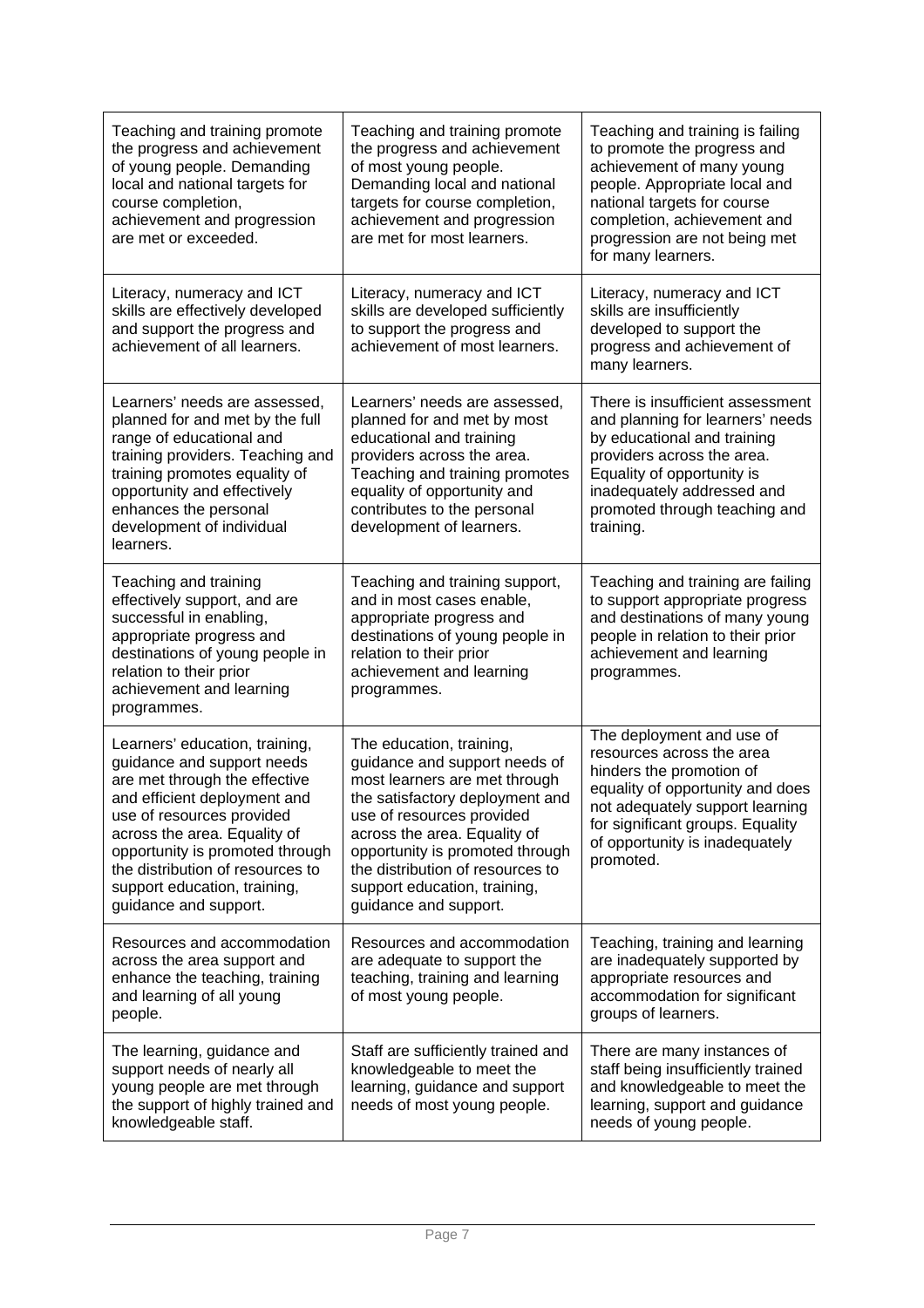# **Guidance and support**

### **Key question 6: How well are learners guided and supported?**

| Good or better (grades 1-2)                                                                                                                                                                                                                                                                                                                             | Satisfactory (grade 3)                                                                                                                                                                                                                                                    | Unsatisfactory (grades 4-5)                                                                                                                                                                                                                                                       |
|---------------------------------------------------------------------------------------------------------------------------------------------------------------------------------------------------------------------------------------------------------------------------------------------------------------------------------------------------------|---------------------------------------------------------------------------------------------------------------------------------------------------------------------------------------------------------------------------------------------------------------------------|-----------------------------------------------------------------------------------------------------------------------------------------------------------------------------------------------------------------------------------------------------------------------------------|
| Procedures for the assessment<br>and reporting of young a<br>person's learning and support<br>needs are well established and<br>used effectively by educational<br>and training providers.                                                                                                                                                              | Procedures for the assessment<br>and reporting of young people's<br>learning and support needs are<br>used by some providers and are<br>being developed further for the<br>area.                                                                                          | Procedures for the assessment<br>and reporting of young people's<br>learning and support needs are<br>not established or not used<br>effectively by many educational<br>and training providers.                                                                                   |
| All young people have access<br>to a full range of impartial<br>information, and receive advice<br>and guidance which are<br>appropriate to their needs They<br>follow suitable courses and<br>programmes to enable them to<br>achieve their goals for<br>progression to further study or<br>employment.                                                | Most young people have access<br>to some impartial information,<br>advice and guidance<br>appropriate to their needs. Most<br>follow appropriate courses and<br>programmes to enable them to<br>achieve their goals for<br>progression to further study or<br>employment. | Many young people do not have<br>access to impartial information,<br>advice and guidance<br>appropriate to their needs, and<br>do not follow appropriate<br>courses and programmes to<br>enable them to achieve their<br>goals for progression to further<br>study or employment. |
| There are well-established<br>arrangements made across the<br>area by all educational and<br>training providers for effective<br>assessment, referral and on-<br>course support which meet the<br>learning and support needs of<br>young people, and help them to<br>participate and achieve fully in<br>further education, training and<br>employment. | Arrangements are in place for<br>assessment, referral and on-<br>course support to meet most<br>young people's learning and<br>support needs, and help most<br>young people to participate and<br>achieve fully in further<br>education, training and<br>employment.      | In many educational and<br>training providers arrangements<br>for assessment, referral and on-<br>course support are not in place,<br>or help very few young people<br>to meet their learning and<br>support needs.                                                               |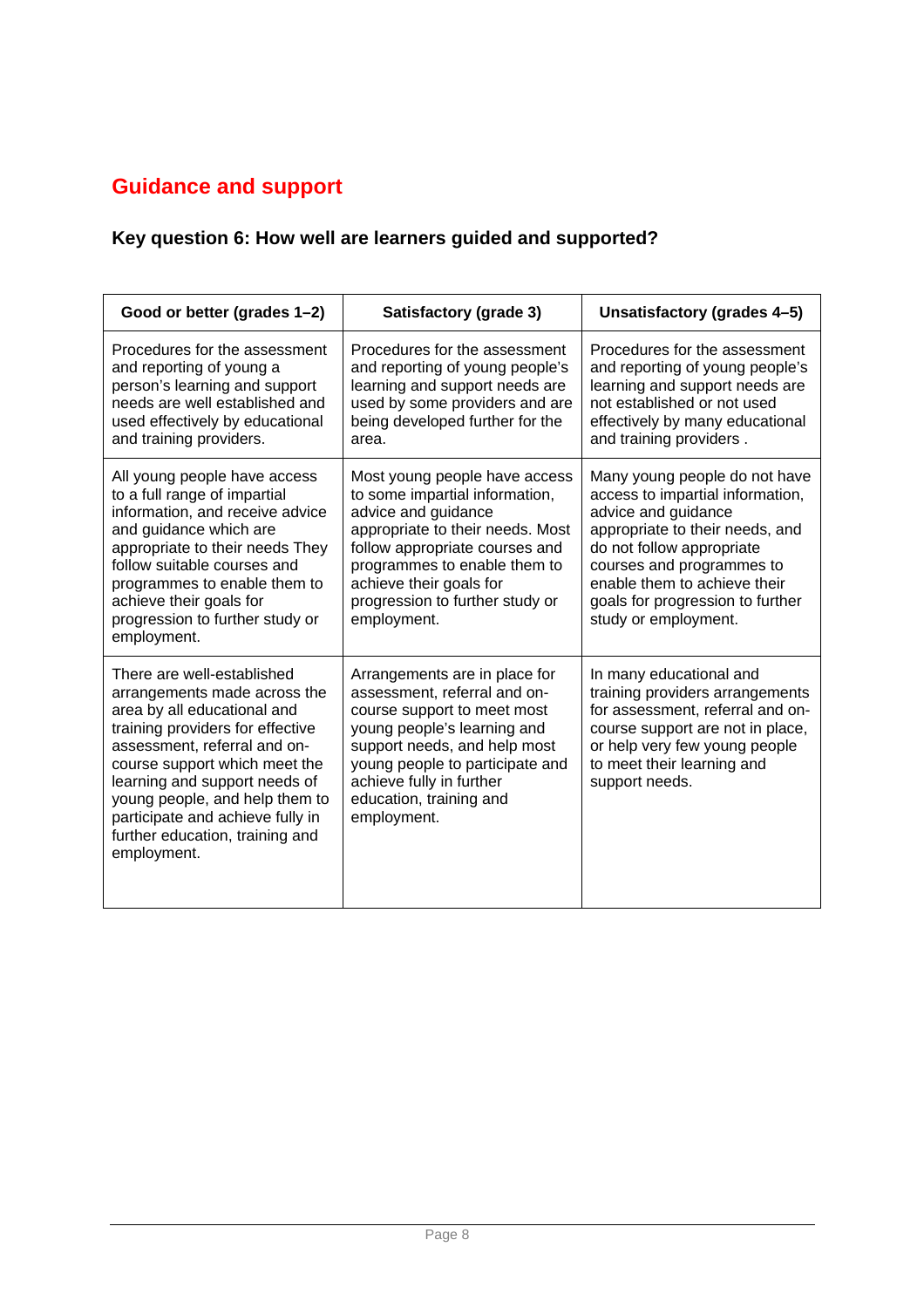| Arrangements for monitoring<br>young people's progress,<br>particularly through key points<br>of transition, are well<br>established in all educational<br>and training providers.<br>Comprehensive and accurate<br>data on young people's<br>destinations are analysed and<br>used effectively by individual<br>educational and training<br>providers, and for the area to<br>inform decisions regarding<br>further education, training and<br>employment. | Arrangements are in place to<br>enable the effective monitoring<br>of most young people's<br>progress, particularly through<br>key points of transition. Data on<br>young people's destinations are<br>analysed by some educational<br>and training providers and are<br>used effectively to inform<br>decisions regarding further<br>education, training and<br>employment. | There are no arrangements in<br>place to enable the monitoring<br>of young people's progress,<br>particularly through key points<br>of transition, in many<br>educational and training<br>providers. Data on the<br>destinations of young people<br>are incomplete and not used<br>effectively by educational and<br>training providers to inform<br>decisions regarding further<br>education, training and<br>employment. |
|-------------------------------------------------------------------------------------------------------------------------------------------------------------------------------------------------------------------------------------------------------------------------------------------------------------------------------------------------------------------------------------------------------------------------------------------------------------|------------------------------------------------------------------------------------------------------------------------------------------------------------------------------------------------------------------------------------------------------------------------------------------------------------------------------------------------------------------------------|----------------------------------------------------------------------------------------------------------------------------------------------------------------------------------------------------------------------------------------------------------------------------------------------------------------------------------------------------------------------------------------------------------------------------|
| All young people have access<br>to relevant and effective support<br>on personal issues and are fully<br>assisted in overcoming barriers<br>to progression to further and<br>higher education, training.                                                                                                                                                                                                                                                    | Most young people have access<br>to relevant and effective support<br>on personal issues and are<br>assisted in overcoming barriers<br>to progression to further and<br>higher education, training and<br>employment.                                                                                                                                                        | Many young people do not have<br>access to relevant and effective<br>support on personal issues, and<br>are failing to overcome barriers<br>to progression to further and<br>higher education, training and<br>employment.                                                                                                                                                                                                 |

### **Leadership and management**

#### **Key question 7: How effective are the leadership and management of the partners in developing and implementing the strategies for 14–19 education and training for the area?**

| Good or better (grades 1-2)                                                                                                                                                                                                                                                 | Satisfactory (grade 3)                                                                                                                                                                                                                                                                                                                                                                    | Unsatisfactory (grades 4-5)                                                                                                                                                                                                                                                                                      |
|-----------------------------------------------------------------------------------------------------------------------------------------------------------------------------------------------------------------------------------------------------------------------------|-------------------------------------------------------------------------------------------------------------------------------------------------------------------------------------------------------------------------------------------------------------------------------------------------------------------------------------------------------------------------------------------|------------------------------------------------------------------------------------------------------------------------------------------------------------------------------------------------------------------------------------------------------------------------------------------------------------------|
| The local LSC and LEA(s)<br>communicate a clear vision for<br>14–19 education and training,<br>support effective and continuing<br>collaboration and effectively<br>lead the development of well-<br>defined strategies for 14-19<br>education and training in the<br>area. | The local LSC and LEA(s) are<br>developing a vision for 14-19<br>education and training, but are<br>not yet effectively leading the<br>development of clear and<br>focused strategies for 14-19<br>education and training in the<br>area. Arrangements are in place<br>to encourage collaboration<br>between statutory bodies,<br>providers and employer, and<br>community organisations. | There is a lack of clear vision<br>and leadership by the local LSC<br>and LEA(s) for the development<br>of 14-19 education and training<br>in the area. Arrangements to<br>support collaboration between<br>statutory bodies, providers and<br>employer, and community<br>organisations are under-<br>developed. |
| The strategies for improvement<br>are implemented effectively for<br>the benefit of all learners by all<br>educational and training<br>providers.                                                                                                                           | The strategies for improvement<br>are in place and beginning to<br>benefit learners.                                                                                                                                                                                                                                                                                                      | The strategies for improvement<br>are under developed and not<br>leading to benefits for the<br>learners.                                                                                                                                                                                                        |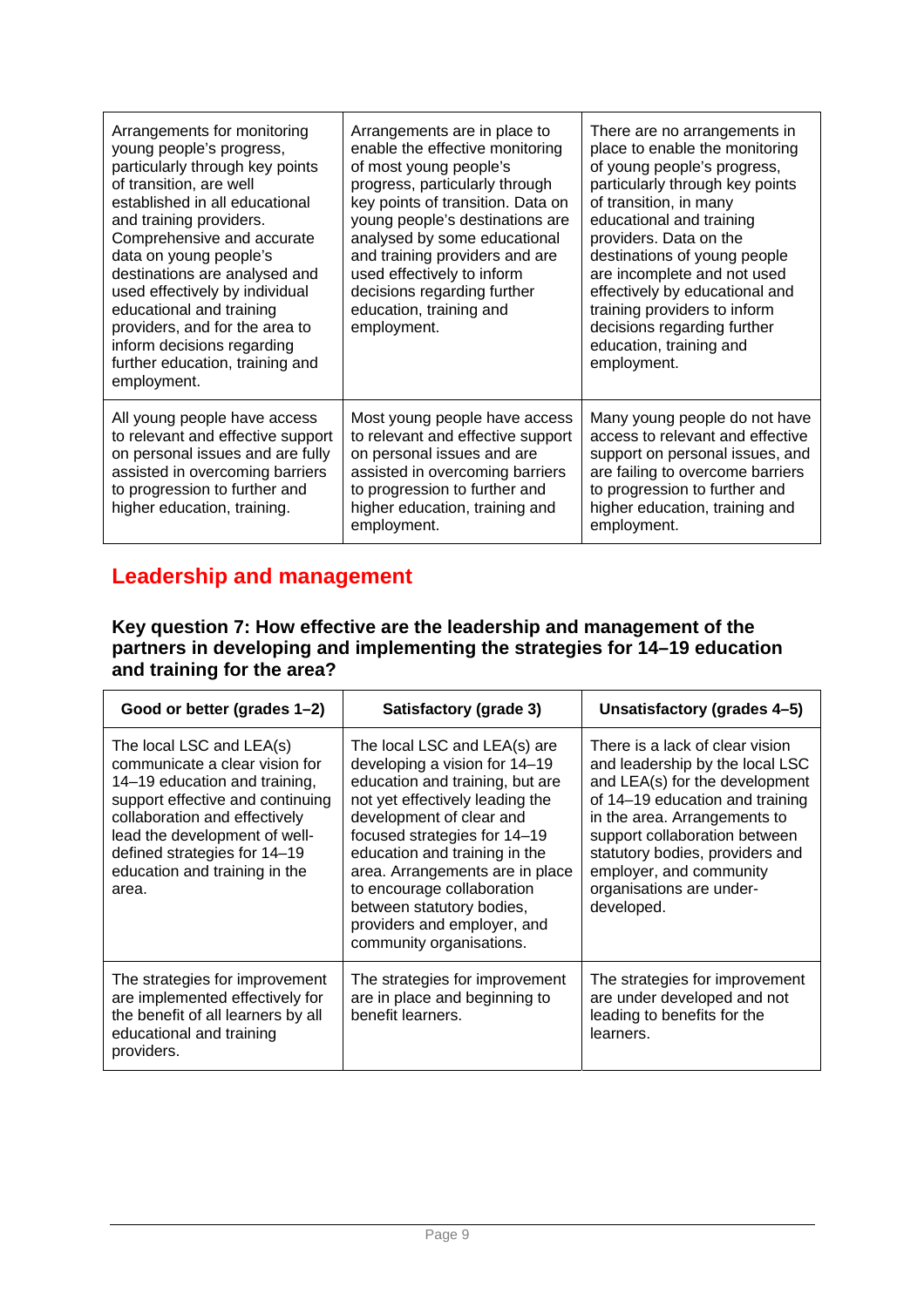| Quality assurance at all levels is<br>based on accurate data and the<br>systematic monitoring and<br>analysis of learners'<br>achievements, learning and<br>support needs. It contributes to<br>the assessment of the overall<br>effectiveness of the strategy<br>and leads to clearly identified<br>priorities and challenging<br>targets for improvement. | Quality assurance contributes to<br>the assessment of the overall<br>effectiveness of the strategy<br>and leads to the identification of<br>areas for improvement. | Quality assurance is under-<br>developed at many levels. The<br>assessment of performance is<br>insufficiently based on a<br>systematic analysis of learners'<br>achievements, and their<br>learning and support needs. |
|-------------------------------------------------------------------------------------------------------------------------------------------------------------------------------------------------------------------------------------------------------------------------------------------------------------------------------------------------------------|--------------------------------------------------------------------------------------------------------------------------------------------------------------------|-------------------------------------------------------------------------------------------------------------------------------------------------------------------------------------------------------------------------|
| Partners ensure resources are<br>used efficiently and effectively<br>to achieve the strategic<br>priorities, and achieve high<br>value for money.                                                                                                                                                                                                           | Resources are used effectively,<br>to support the achievement of<br>value for money and the<br>priorities for the area.                                            | Partners make insufficient effort<br>to ensure resources are used to<br>support the achievement of<br>value for money and the<br>priorities for the area.                                                               |
| Aims and measures relating to<br>promotion of equality, especially<br>regarding discrimination against<br>gender, race and disability are<br>successfully implemented at all<br>levels.                                                                                                                                                                     | Aims and measures relating to<br>equality are promoted and are<br>being implemented at all levels.                                                                 | Aims and measures relating to<br>the promotion of equality,<br>especially regarding<br>discrimination against gender,<br>race and disability are not yet in<br>place or are not implemented<br>for significant groups.  |

#### **The overall assessment**

The overall judgement of the quality of provision in an area will be a summary one based upon the evaluations for each of the above aspects. The inspection team will consider the extent to which the inspection outcomes associated with the key questions lead to an evaluation that demonstrates the provision in the area is being planned and managed effectively to support the needs of learners and meet adequately the criteria set out in the framework.

The overall judgement will not generally be a simple statement but a summary which takes into account the evaluations of the inspection team on the key questions in the evaluation schedule. This overall assessment will describe the provision as one of the following: outstanding, good, satisfactory, unsatisfactory, very weak.

The characteristics most likely to be associated with unsatisfactory provision include:

- inadequate strategic plans, poorly co-ordinated and ineffectively implemented (there is likely to be poor analysis of needs, duplication of provision and lack of collaboration)
- standards achieved which are well below national norms, or inadequate plans or measures to bring about improvement where provision is unsatisfactory
- education and training for 14 to 19 year olds which is not responsive to the needs of the young people or employers, and